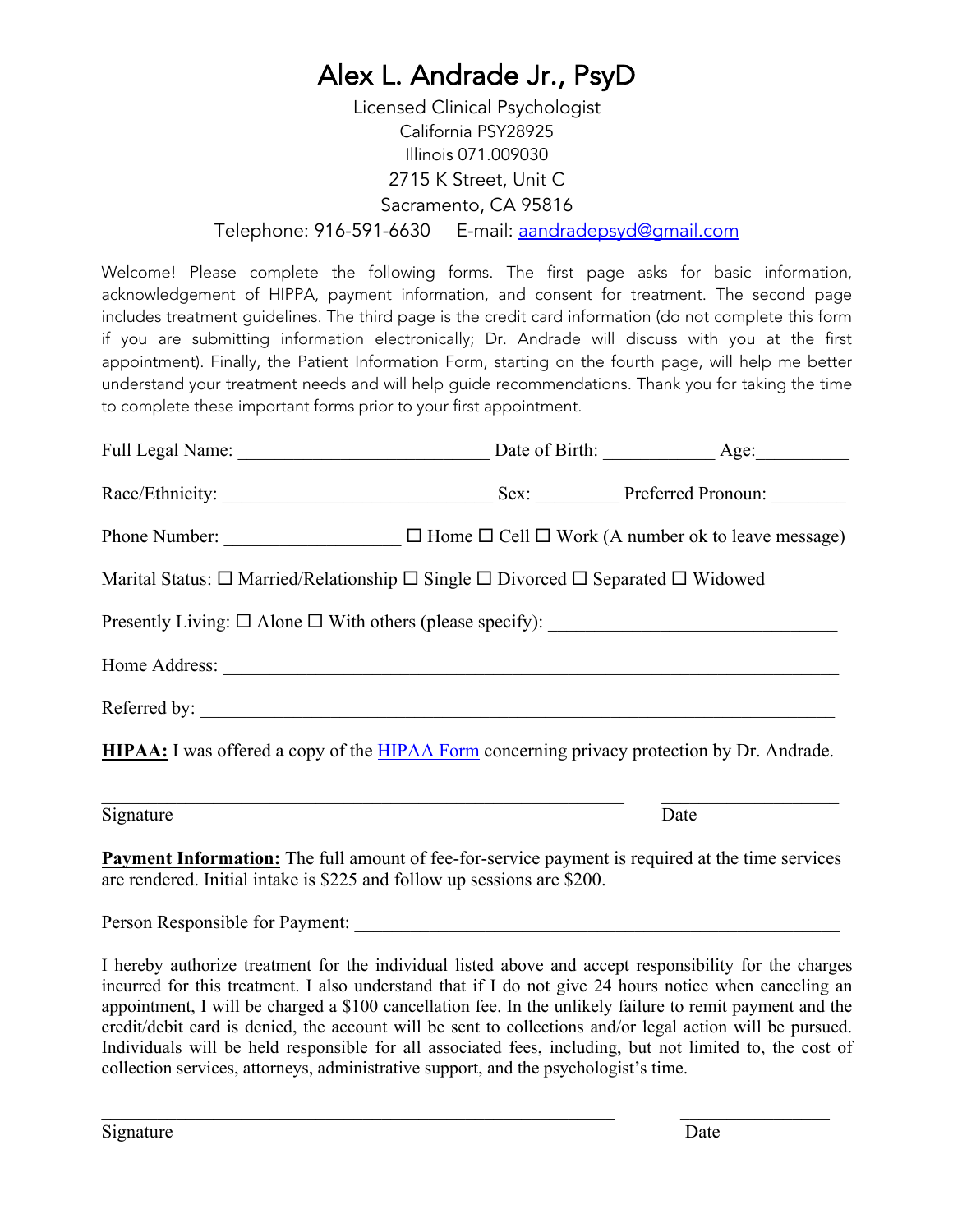Licensed Clinical Psychologist California PSY28925 Illinois 071.009030 2715 K Street, Unit C Sacramento, CA 95816 Telephone: 916-591-6630 E-mail: aandradepsyd@gmail.com

### **Treatment Guidelines**

**Emergency Contact:** Dr. Alex L. Andrade Jr., PsyD is not available on an emergency or "on-call" basis. Individuals may leave a message, but there may be an extended period of time before Dr. Andrade receives it and/or responds. Individuals requiring immediate assistance must call 911 or go to the nearest emergency room. If patients require additional support, Dr. Andrade will provide a referral that can provide emergency services.

**Limits of Treatment:** There are rare circumstances in which Dr. Andrade may be obligated to make a unilateral decision to terminate therapy. Such circumstances include, but are not limited to: the current treatment appears to be ineffective; threats are made against Dr. Andrade or his family; Dr. Andrade does not believe he has the necessary training to address a specific problem; or there is a significant therapeutic impasse. In such cases, Dr. Andrade will attempt to find a suitable referral. Dr. Andrade cannot be responsible as to whether this referral is accepted.

**Email Communication:** Email communication should be limited to issues related to scheduling and billing only. If you have clinical concerns or questions, they are best addressed during your session, or in some cases, over the phone. Email is not an appropriate way of communicating urgent or emergency information. Dr. Andrade will use reasonable means to protect the security and confidentiality of email information sent and received. However, because email is not a totally secure medium, Dr. Andrade cannot guarantee the security of email communication, and is not liable for improper or unintentional disclosure of confidential information.

Signature Date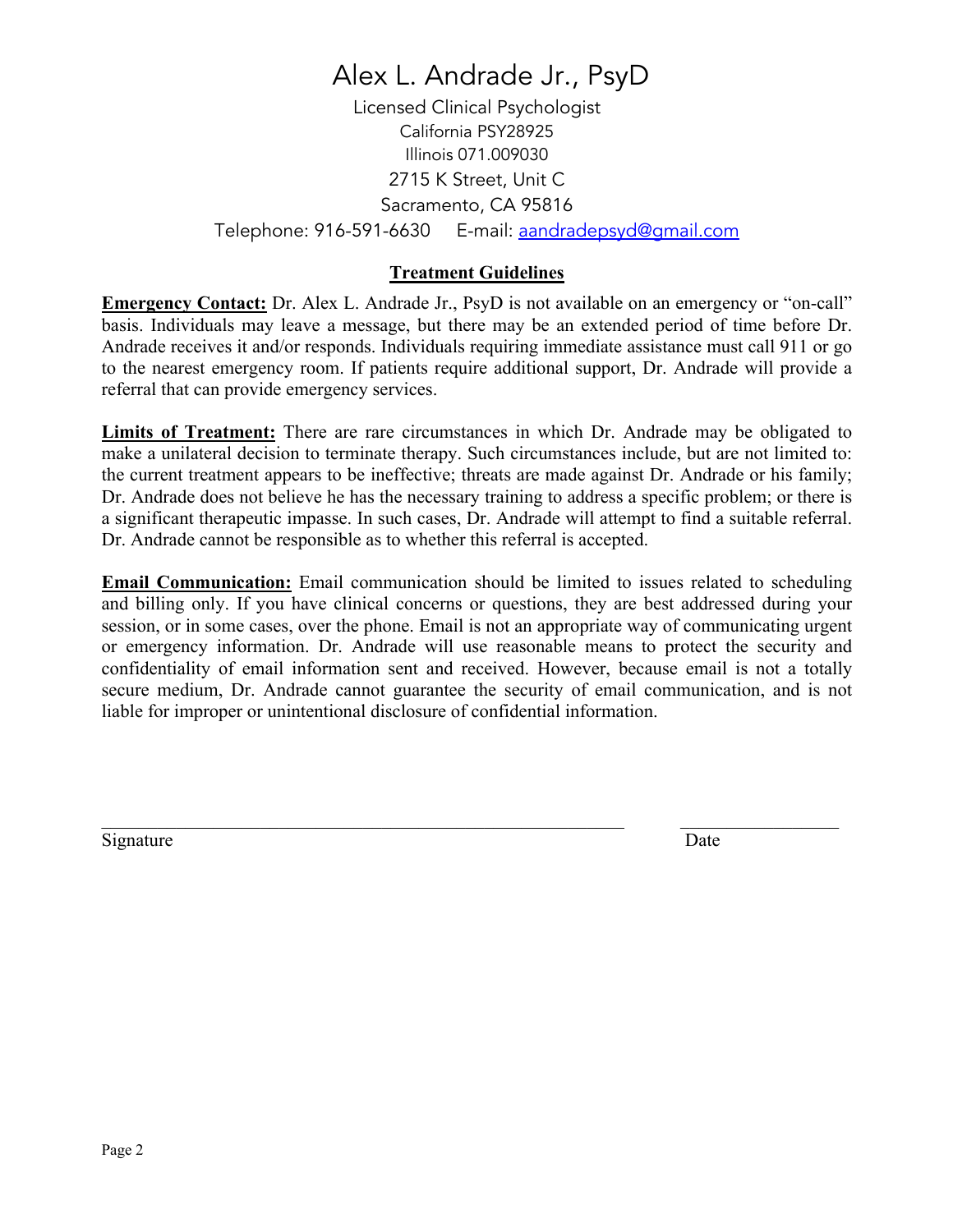|                                                              | Alex L. Andrade Jr., PsyD                                                                                                                                                                              |
|--------------------------------------------------------------|--------------------------------------------------------------------------------------------------------------------------------------------------------------------------------------------------------|
|                                                              | Licensed Clinical Psychologist                                                                                                                                                                         |
|                                                              | California PSY28925                                                                                                                                                                                    |
|                                                              | Illinois 071.009030                                                                                                                                                                                    |
|                                                              | 2715 K Street, Unit C                                                                                                                                                                                  |
|                                                              | Sacramento, CA 95816                                                                                                                                                                                   |
|                                                              | Telephone: 916-591-6630 E-mail: aandradepsyd@qmail.com                                                                                                                                                 |
|                                                              |                                                                                                                                                                                                        |
|                                                              | Responsible Party:                                                                                                                                                                                     |
|                                                              | <b>Credit/Debit Card Attestation of Signature on File</b>                                                                                                                                              |
| Name of Cardholder                                           |                                                                                                                                                                                                        |
|                                                              |                                                                                                                                                                                                        |
|                                                              |                                                                                                                                                                                                        |
| Security Code                                                |                                                                                                                                                                                                        |
| Zip Code (from the credit card billing address)              |                                                                                                                                                                                                        |
| for-service amount is due at the time services are rendered. | By signing below, I agree to be charged for the services initialed above. I understand that the fee-                                                                                                   |
|                                                              | Also, I agree to have my credit/debit card kept on file for the purpose of the \$100 cancellation fee<br>(which only applies if I do not give 24 hours notice when canceling a scheduled appointment). |
| Signature                                                    | Date                                                                                                                                                                                                   |

Receipts for each charge are available upon your request. Please let Dr. Andrade know if there is a change in the credit/debit card information.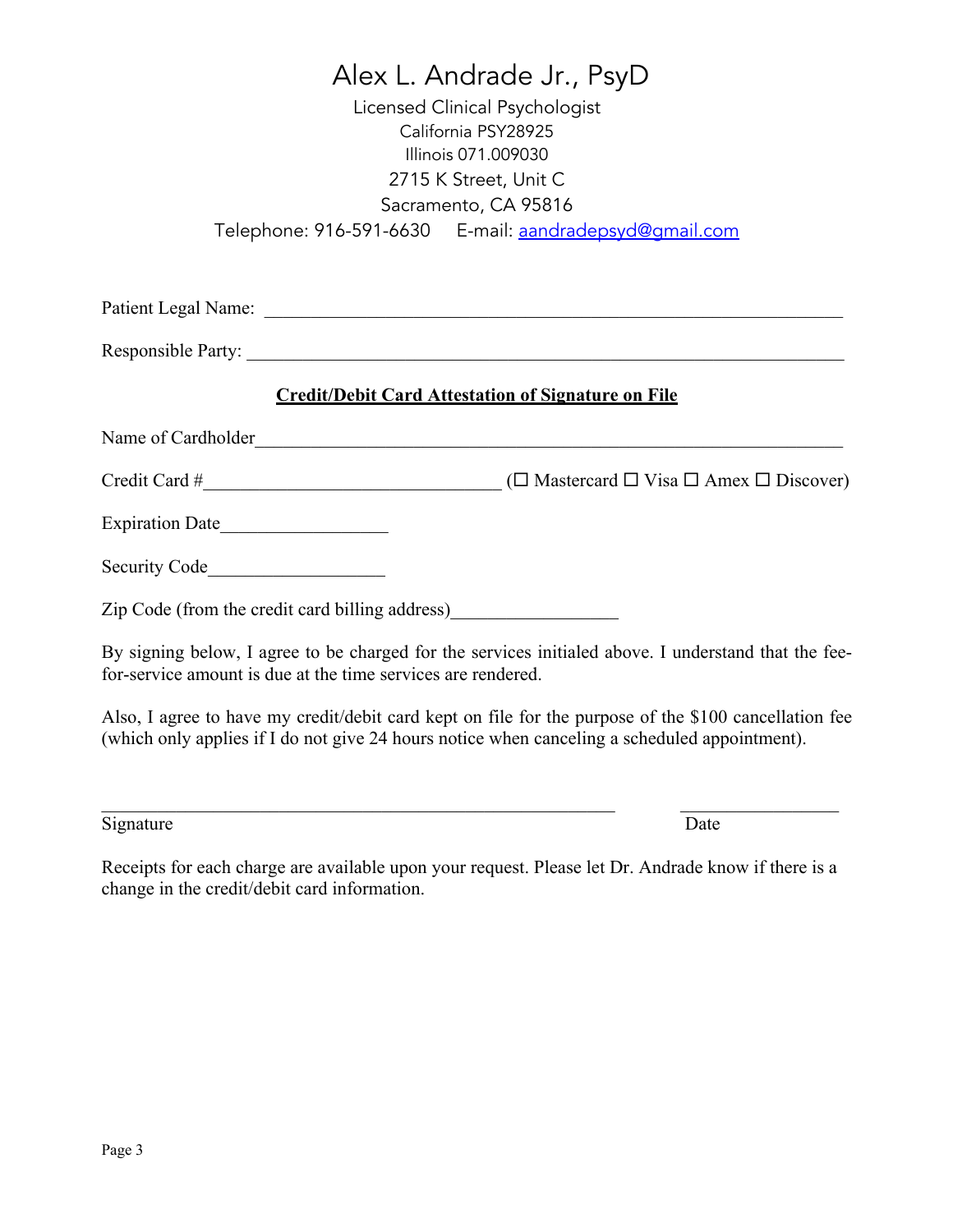Licensed Clinical Psychologist California PSY28925 Illinois 071.009030 2715 K Street, Unit C Sacramento, CA 95816 Telephone: 916-591-6630 E-mail: aandradepsyd@qmail.com

#### **Patient Information Form**

Briefly state the main concerns you would like to discuss:

How long have you had these issues/concerns:

What things have you tried to deal with these issues/concerns:

Have you had any prior therapy experience? (Please describe length of treatment and frequency of visits)

| Please check any of the following stresses that apply to you and describe:       |
|----------------------------------------------------------------------------------|
|                                                                                  |
|                                                                                  |
|                                                                                  |
|                                                                                  |
|                                                                                  |
|                                                                                  |
|                                                                                  |
| □Experiencing or witnessing a traumatic event: _________________________________ |
|                                                                                  |
| $\Box$ Legal issues:                                                             |

#### **Occupational History:**

|                   | Are you currently employed? $\square$ Yes $\square$ No If so, how long have you worked in this position? |
|-------------------|----------------------------------------------------------------------------------------------------------|
| Job/Type of Work: |                                                                                                          |

#### **Medical History:**

**Medical Conditions/Concerns:**